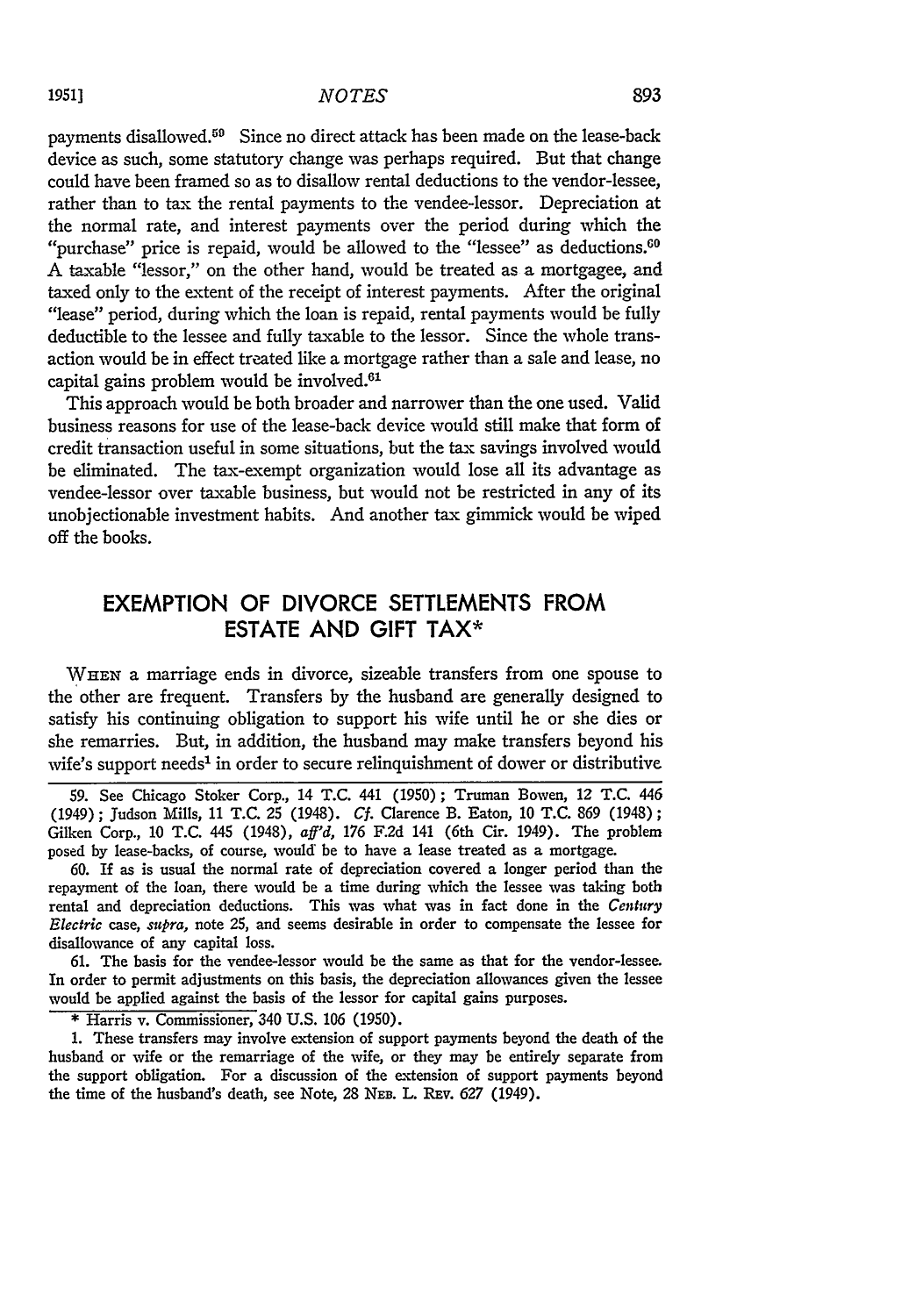rights, to assure his wife's appearance in an easy divorce jurisdiction, or for a variety of other reasons.2 A similar variety of motives may induce a wife to settle property on her divorced husband even though she ordinarily has no support obligation.<sup>3</sup> Since the husband's duty to support his wife according to his means is a normal incident of married life, and does not unduly deplete the husband's estate, its fulfillment should not be subject to gift or estate taxation. But a tax should be collected on transfers made for any other reason, because they involve property which normally would form part of the husband's taxable estate at death.<sup>4</sup> Similarly, all transfers from the wife to the husband should be taxed.

Actually, no such logical line has been drawn. Although the estate and gift tax statutes give no express exemption for the fulfillment of a husband's support obligation, the Commissioner in 1946 ruled that all transfers made in return for release of reasonable support rights would not be subject to a transfer tax.5 But divorce settlement transfers in excess of reasonable support

This note does not discuss the problems of income tax treatment of transfers between spouses. See, e.g., **INT.** REV. CODE §§ 22(k) 23(u) ; Rudick, *Marriage, Divorce and Taxes,* 2 TAx L. REv. 123 (1947); Johnson, *The Alimony Tax Sections Need Overhauling,* 28 TAXES 917 (1950).

*3.* 2 **NELSON,** DIVORCE **AND ANNUL-MENT** § 14.16 (1945); 2 VERNIER, AMERICAN FA ILY LAWS § **109** (1932).

4. See INT. REv. CODE § 811(b), providing that the value of a decedent's gross estate includes the value at the time of his death of all property "[t]o the extent of any interest therein of the surviving spouse, existing at the time of the decedent's death as dower, curtesy, or by virtue of a statute creating an estate in lieu of dower or curtesy." See also Learned Hand, dissenting in Meyer's Estate v. Comm'r, 110 F.2d 367, **369 (2d** Cir. 1940), *cert. denied,* 310 U.S. 651 (1940).

5. E.T. 19, 1946-2 **Cum. BULL.** 166. The Bureau justified its ruling in the following manner: "Under a decree of divorce or legal separation a husband's duty to support a divorced wife (alimony) customarily lasts only during the joint lives of the parties or until the divorced wife remarries .... The fulfillment, therefore, of this obligation by the husband merely amounts to the liquidation of a presently existing obligation, the satisfaction of which does not have the effect of diminishing or depleting the husband's estate to any greater extent than the payment of other existing legal obligations. On the other hand, a transfer to a wife under such a decree in settlement of inheritance rights is a

<sup>2.</sup> For convenience of expression, this note will treat all transfers in connection with divorce or legal separation as made in return for a release of marital rights, although in actuality the consideration may be otherwise. The Note will subdivide marital rights into two broad categories: (a) support rights, defined as the wife's right to be supported by her husband during their joint lives or until she remarries; and (b) property rights, including dower, curtesy, statutory substitutes in the nature of dower and curtesy, and descent and distribution rights. Such a sharp division is by no means universally employed by state legislation, by court decisions, or by marital settlements made by the parties. On the contrary, the terms "support", "maintenance", and "alimony" are often used interchangeably to refer to transfers that compensate for the loss of purely support rights and of both support and property rights. Moreover, a single division of property may result in a transfer designed to settle support rights, property rights, or both. For a discussion of California's experience with fuzzy classification of divorce agreements, see Note, 2 STAN. L. REV. 731 (1950).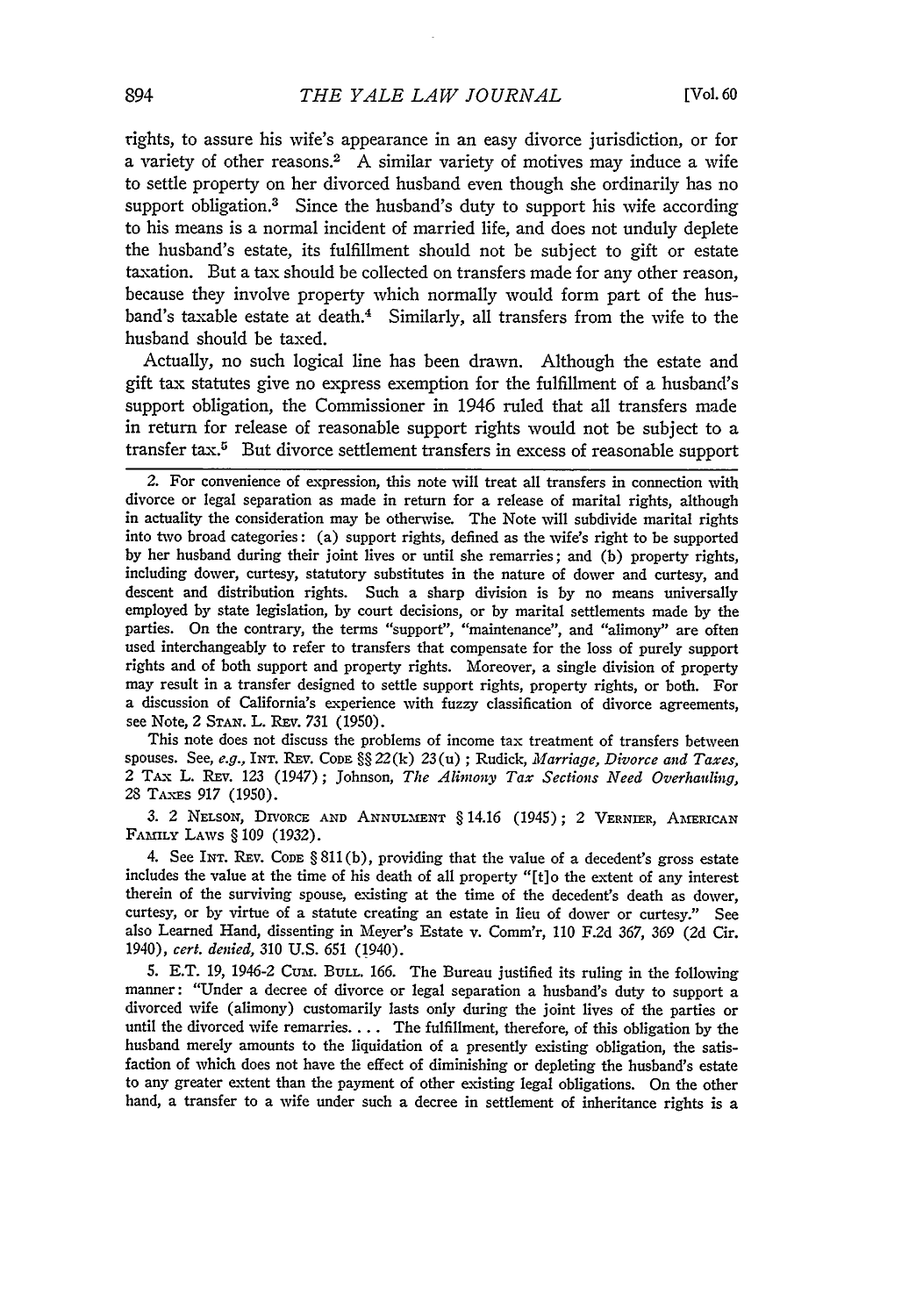needs are not uniformly taxed. Instead, taxability depends upon the form of the arrangement used to effect the settlement. Parties can formulate the amount of the transfer and the schedule of payments by entering into a binding pre-divorce agreement, by relying solely on the discretion of the divorce judge, or, combining these two devices, by submitting a recommended agreement to the divorce judge.

Under the estate and gift tax statutes as presently interpreted, only those marital settlement transfers which are based solely on an agreement between the spouses stand a good chance of being taxed. The estate tax provides that transfers "founded upon a promise or agreement" will be taxed unless made in return for "adequate and full consideration in money or money's worth."0 And only transfers with such a foundation must satisfy that consideration test.<sup>7</sup> The statute goes on to specify that relinquishment of "marital rights in the decedent's property or estate" does not constitute consideration.<sup>8</sup> Although

present transfer of what would otherwise constitute a major portion of the husband's estate on death." *Id.* at **168.**

The release of support rights must be incident to divorce or legal separation in order to escape a transfer tax. In actual fact, agreements involving releases of marital rights during the happy marital relationship are rare. In some states, such agreements would be void ab initio as against public policy. See Boyden, *Divorce Settlement Agreements*, 39 ILL. B. **J.** 107, **108** (1950).

6. INT. REv. **CODE** § 812 reads as follows:

"For the purpose of the tax the value of the net estate shall be determined **...** by deducting from the value of the gross estate-

(b) Expenses, Losses, Indebtedness and Taxes.-Such amounts-

**(3)** for claims against the estate, and

(4) for unpaid mortgages upon, or any indebtedness in respect to, property where the value of decedent's interest therein, undiminished **by** such mortgage or indebtedness, is included in the value of the gross estate,

as are allowed **by** the laws of the jurisdiction **...**under which the estate is being administered **....** The deduction herein allowed in the case of claims against the estate, unpaid mortgages, or any indebtedness shall, when founded upon a promise or agreement, be limited to the extent that they were contracted bona fide and for an adequate and full consideration in money or money's worth; . **.. ."**

The legislative history of this section is traced in Merrill v. Fabs, 324 **U.S.** 303, 311-13 (1945).

In issuing E. T. 19, *supra* note 5, the Bureau stated: "It is the view of the Bureau that the surrender of support rights is not one of the 'other marital rights' referred to in the section  $[812(b)]$ ." 1946-2 CUM. BULL. 168. For a contrary view, see Adriance v. Higgins, 113 F.2d 1013 (2d Cir. 1940), and other cases cited in note 24 *infra.*

7. Fleming v. Yoke, 53 F. Supp. 552 (N.D.W.Va. 1944), *aff'd per curiam,* 145 F.2d 472 (4th Cir. 1944); *see* Comm'r v. State Street Trust Co., 128 F.2d 618 (lst Cir. 1942). See discussion in 1 **PAUL,** FEDERAL **ESTATE AND** Girv TA xATioN 600-601 (1942); H.R. REP. No. 708, 72d Cong., 1st Sess. 48 (1932); **SEN.** REP. No. 665, *72d* Cong., Ist Sess. 51. For a discussion of Congressional intent on this point, see Note, 43 **ILL.** L. REV. 545, 550 (1948).

8. "For the purposes of this subchapter, a relinquishment or promised relinquishment of dower, curtesy, or of a statutory estate created in lieu of dower or curtesy, or of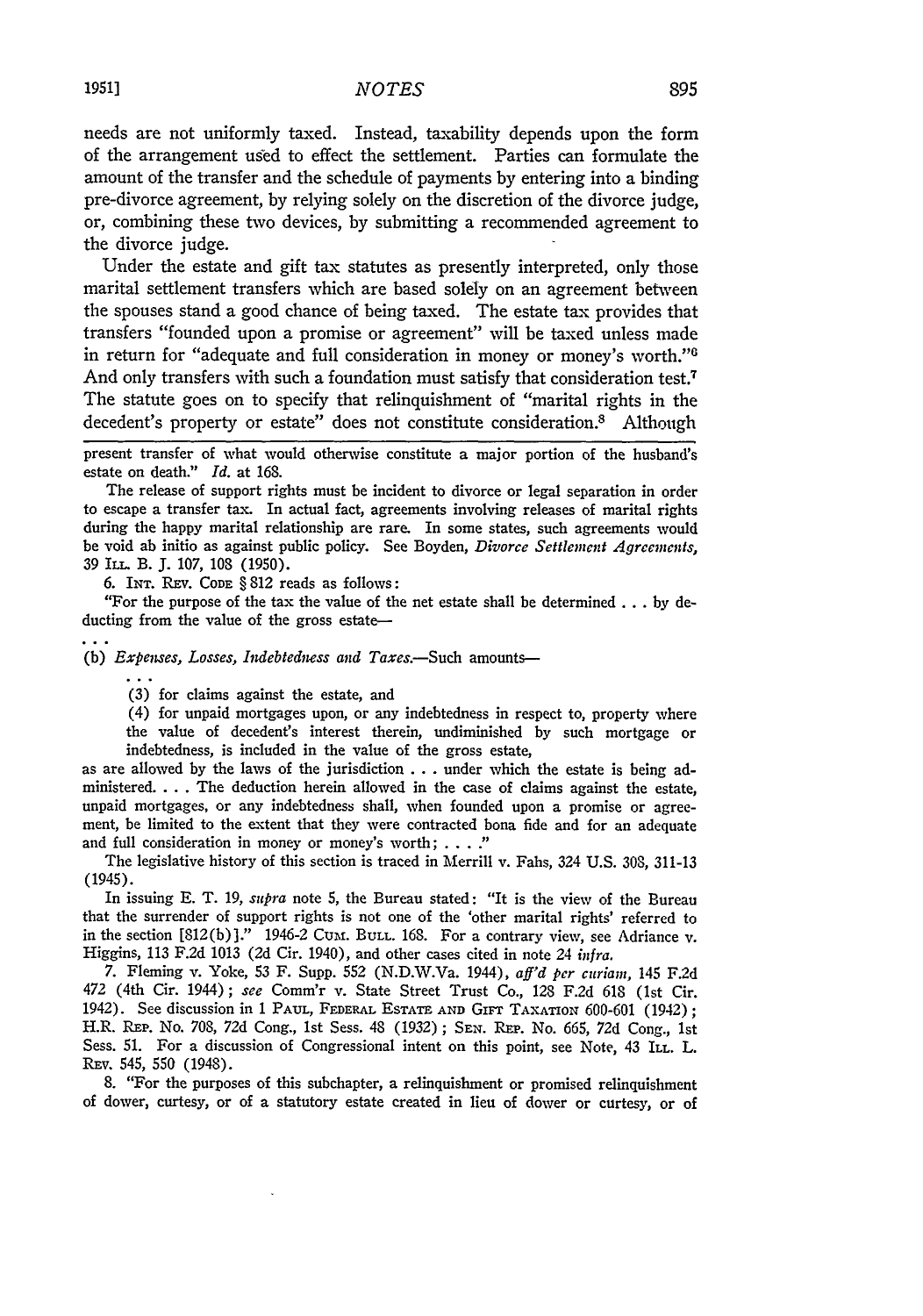the gift tax statute is less explicit, $9$  the Supreme Court has interpreted it to parallel estate tax treatment of marital settlements.<sup>10</sup> Thus estate and gift taxes are likely to be imposed on divorce property settlements only if the courts find the required contractual foundation. Whenever the formulation of a property settlement is left entirely to the discretion of the divorce court, no tax is collected, as there is no underlying agreement. And even where a settlement agreement has been reached, and is submitted to a court as a basis for the divorce decree, transfers provided for in the agreement escape taxation through the application of the so-called incorporation doctrine. This doctrine holds that incorporation of a marital settlement agreement into a divorce decree by a judge with power to sanction a different arrangement renders the transfers founded upon the decree and not upon a promise or agreement.<sup>11</sup>

The validity of the incorporation doctrine reached the Supreme Court for the first time in *Harris v. Commissioner*.<sup>12</sup> A week before entrance of their final divorce decree, Cornelia Harris and her husband negotiated a property settlement agreement in which she consented to transfer to him property worth \$107,150 more than the property he was to transfer to her. Although the agreement was to become operative only upon the entry of a final decree, it

other marital rights in the decedent's property or estate, shall not be considered to any extent a consideration 'in money or money's worth.'" INT. REV. CODE § 811(b).

9. INT. **REv.** CoDE § 1002 tersely provides: "Where property is transferred for less than an adequate and full consideration in money or money's worth, then the amount by which the value of the property exceeded the value of the consideration shall, for the purpose of the tax imposed by this chapter, be deemed a gift, and shall be included in computing the amount of gifts made during the calendar year."

**10.** Though the gift tax was partially designed to supplement the income tax, its primary purpose was to supplement the estate tax. H.R. REP. No. 708, 72nd Cong. 1st Sess. 28; SEN. REP. No. 665, 72d Cong. 1st Sess. 40 (1932); 2 PAUL, FEDERAL ESTATE AND GIFT TAXATION 963 (1942). Therefore, in marital settlement cases, the Supreme Court has imported into the gift tax the more specific estate tax language by terming such specificity "cautious redundancy." Merrill v. Fahs, 324 U.S. 308, 312 (1945). In that case the Court held that the phrase "adequate and full consideration in money or money's worth" is to be given the same meaning in both statutes, for "to interpret the same phrases in the two taxes concerning the same subject matter in different ways where obvious reasons do not compel divergent treatment is to introduce another and needless complexity into this already irksome situation." *Id.* at 313.

11. Comm'r v. State Street Trust Co., 128 F.2d 618 (1st Cir. 1942) (record did "not show clearly the agreement of the parties to the decree"; nevertheless, the "decree rests on its own foundation and a contract entered into by the parties does not in any sense deprive the court of its jurisdiction to adjust the marital rights and duties of the parties") **;** Fleming v. Yoke, **53** F. Supp. **552** (N.D.W.Va. 1944), *aff'd per curiam,* 145 F.2d *472* (4th Cir. 1944) (decree "approved and adopted" the agreement between the parties); Comm'r v. Maresi, **156** F.2d 929 (2d Cir. 1946) (decree stated that "the property rights of plaintiff and defendant **...** are settled and decreed in accordance with the terms and provisions of the agreement between plaintiff and defendant").

In Comm'r v. Converse, **163** F.2d 131 (2d Cir. 1947), the Second Circuit carried the incorporation doctrine from the estate tax context to the gift tax context.

م

12. Harris v. Comm'r, 340 U.S. 106 (1950).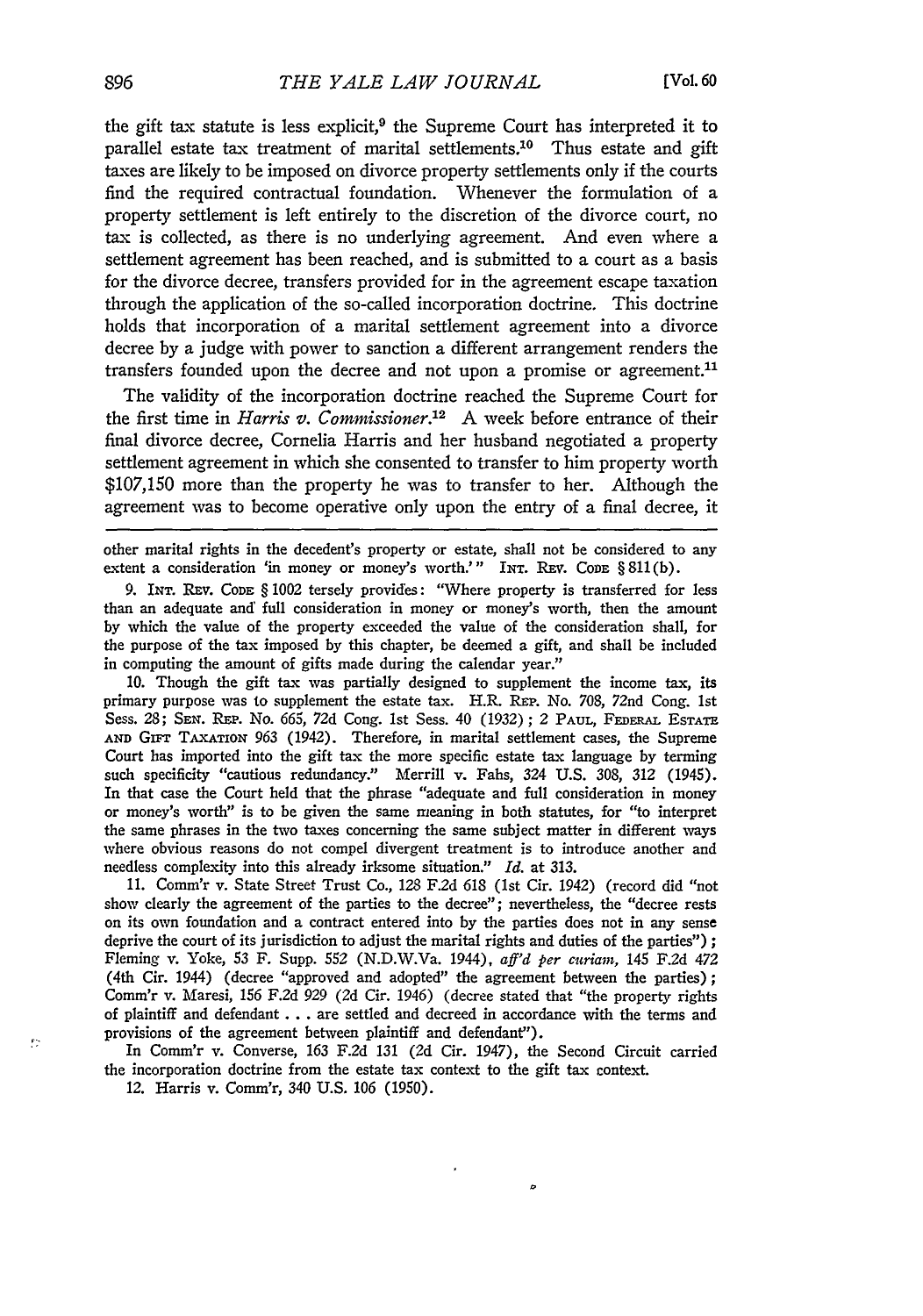provided for enforcement regardless of any decree which might be entered.<sup>13</sup> After perfunctory approval of the agreement **by** the Nevada judge, who at the time had the duty to decree an equitable settlement of both separate and community property,<sup>14</sup> the Commissioner assessed a \$28,000 gift tax deficiency. The Tax Court, however, finding no donative intent, refused to impose a tax.<sup>15</sup> The Second Circuit reversed on the ground that the \$107,150 transfer was founded upon both the decree and the agreement because dual sanctions were available to enforce the agreement-contempt under the divorce decree and suit for breach of contract.<sup>16</sup> This, the court felt, took the transfer outside the incorporation doctrine and hence made it taxable. The Supreme Court reversed the Second Circuit in a five to four decision.<sup>17</sup>

Though Justice Douglas' majority opinion dearly held that no tax was due, how much else was decided is uncertain. The dissenting justices felt that the majority opinion turned on the fact that the agreement was not to become operative until entry of a final divorce decree.<sup>18</sup> If this interpretation is correct, then the *Harris* decision goes far beyond the incorporation doctrine; a transfer could be exempt entirely from tax even though the divorce decree made no reference to the agreed-upon settlement or imposed less onerous obligations. But it seems more likely that Justice Douglas meant to apply

**13.** It read: "This agreement shall be submitted to the court for its approval, but nevertheless the covenants in this agreement shall survive any decree of divorce which may be entered." Brief for Respondent, **p. 5.** The petitioner argued: "The provision that the agreement survive the decree was plainly inserted merely for convenience in enforcing the decree **... ."** Brief for Petitioner, **p. 62.**

14. At the time of the divorce, Section 9463 of Nevada Compiled Laws read: "In granting a divorce, the court may award such alimony to the wife and shall make such disposition of the community and separate property of the parties as shall appear just and equitable. **.. ."** In 1949 the Nevada legislature removed the words "and separate." NEV. COMP. LAWS ANN. § 9463 (Supp. 1943-49).

15. Cornelia Harris, **10** T.C. 741 (1948). The Tax Court followed Estate of Barnard, 9 T.C. **61** (1947), which was subsequently reversed by the Second Circuit, Comm'r v. Barnard's Estate, **176** F.2d 233 (2d Cir. 1949). For discussion of the Tax Court's predilection for a "donative intent" test, see note 19 *infra.*

**16.** Harris v. Comm'r, 178 F.2d **861,** 864-5 (2d Cir. 1949), 25 N.Y.U. L.Q. **659** (1950), 36 VA. L. REv. **106** (1950).

In Comm'r v. Barnard's Estate, **176** F.2d 233 (2d Cir. 1949), the transfer had been made before the decree was handed down. The court refused to give a retroactive effect to the incorporation. These are the only two cases in which the Second Circuit has been asked to apply the incorporation doctrine since it adopted this doctrine in the gift tax context. In both the court refused.

**17.** 340 **U.S.** *106* (1950). Chief Justice Vinson and Justices Reed, Douglas, Jackson, and Clark were in the majority. Justice Frankfurter, joined **by** Justices Black, Burton, and Minton, dissented.

**18.** "The fact that the undertakings defined **by** this agreement would come into force only on the occurrence of a condition, to wit, the entering of a decree of divorce, is apparently regarded as decisive of taxability." Justice Frankfurter, dissenting, *id.* at 118. ¥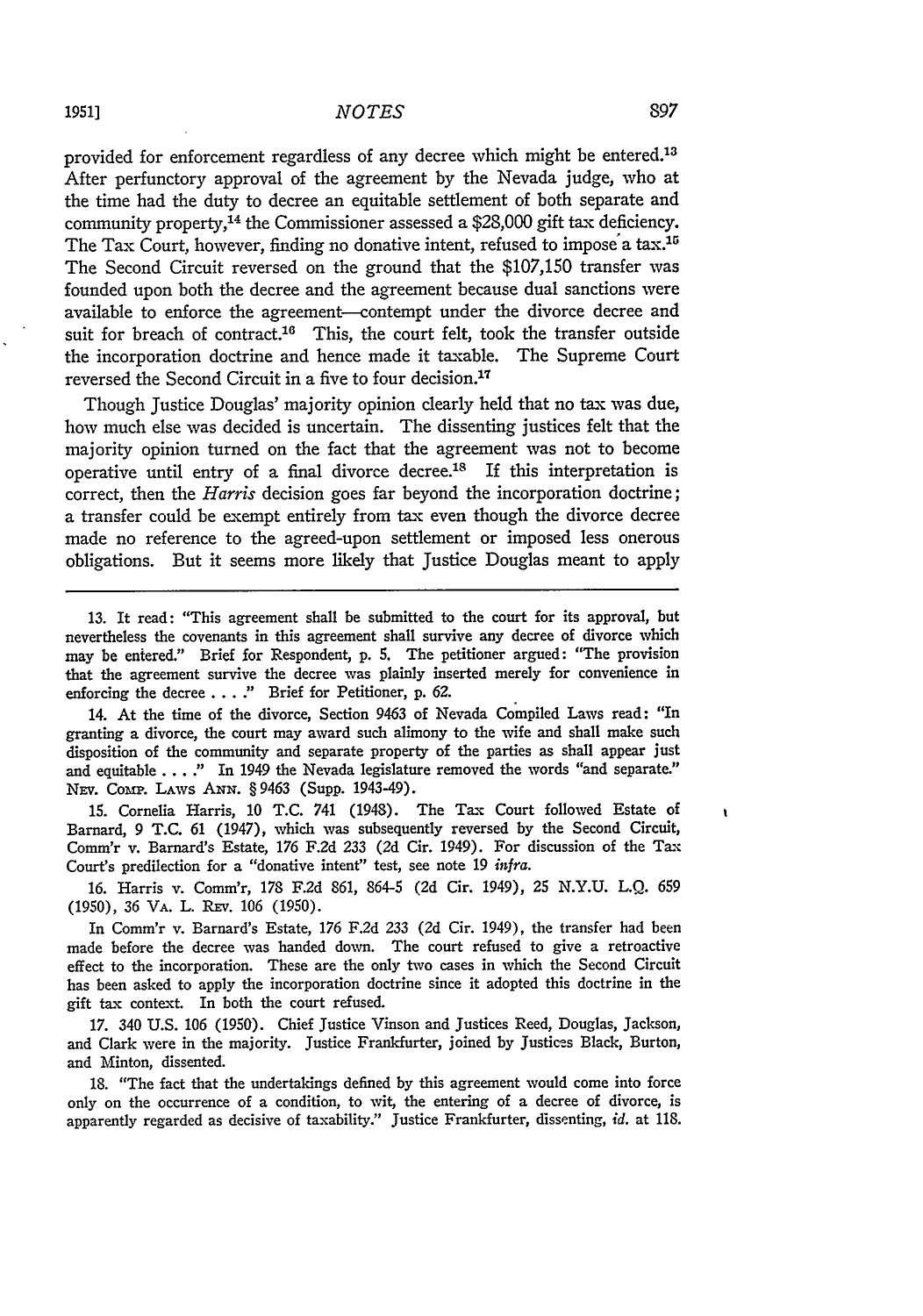the orthodox incorporation doctrine, which makes tax exemption depend upon state court approval of the understanding reached by the parties.<sup>19</sup>

19. Justice Douglas stated: "If 'the transfer' of marital rights in property is effected by the parties, it is pursuant to a 'promise or agreement' in the meaning of the statute. If 'the transfer' is effected by court decree, no 'promise or agreement' of the parties is the operative fact." *Id.* at 111. However, Justice Douglas did not take the trouble to specify which factor in the *Harris* case made the transfer "effected" by court decree.

Even assuming that under *Harris* the crucial factor is state court ratification of a property settlement agreement, from the majority opinion alone it is impossible to tell whether incorporation takes place when the divorce judge generally approves the agreement or when the judge specifically orders payments to be made. In his dissent, Justice Frankfurter pointed out that the divorce court approved the agreement as a whole, but specifically ordered the plaintiff to make only certain of the transfers embodied in the agreement. The divorce judge apparently made no specific reference to the agreed-upon assumption by plaintiff of \$47,650 of her husband's debts. Since the majority did not remand the case to the Commissioner for assessment of a tax on this \$47,650, general approval is apparently sufficient to invoke the incorporation doctrine.

In concluding the majority opinion, Justice Douglas suggests an alternative rationale for freeing post-marital settlements from transfer taxation. He equates marital property settlements to the dissolution of a two-partner firm. Though he admits that such agreements are not in the ordinary course of business in the conventional sense, he considers the spirit of § 86.8 of Treasury Regulations 108 satisfied. This section treats transfers made in the ordinary course of business as made for adequate and full consideration in money or money's worth, if the transactions are bona fide, at arm's length, and free from any donative intent. To the extent that this 'ordinary course of business' exception has a spirit, it would seem to be donative intent.

In the field of marital transfer taxation, donative intent seems to die hard. In Comm'r v. Wemyss, 324 U.S. 303 (1945), the Supreme Court, with only Justice Roberts dissenting, rejected the concept: "Congress chose not to require an ascertainment of what too often is an elusive state of mind. For purposes of the gift tax it not only dispensed with the test of 'donative intent' It formulated a much more workable external test, that where 'property is transferred for less than an adequate and full consideration in money or money's worth' the excess in such money value 'shall, for the purpose of the tax imposed by this title, be deemed a gift... *'" Id.* at 306.

There is a strong possibility that the Tax Court will snap up Justice Douglas' suggestion as grounds for a resurgence of donative intent. In Herbert Jones, 1 T.C. 1207 (1943), the Tax Court rejected the Commissioner's plea for reference to the specific language of the estate tax when examining the adequacy of the consideration of postmarital transfers for gift tax purposes, and relied on the lack of donative intent to negate gift taxation. Despite the Supreme Court's rejection of donative intent in the Wemyss case in 1945, the Tax Court has consistently followed the Jones rationale, distinguishing the Wemyss case as involving pre-marital, as opposed to post-marital, tranfers. *E.g.,* Edmund C. Converse, 5 T.C. 1014 (1945). The distinction has been criticized by judges of the Tax Court itself and by the Second Circuit. See, *e.g.,* the dissent written by Judge Disney in Norman Taurog, 11 T.C. 1016, 1022 (1948); Comm'r v. Barnard's Estate, 176 F.2d 233 (2d Cir. 1949). For an exhaustive collection of recent post-nuptial transfer cases, see Note, *2* **STAN.** L. REv. 321, 333 (1950) (chart). For additional discussion, see Notes, 24 IND. L. REV. 437 (1949), 5 TAX L. REV. 90 (1949), Murphy, **MARITAL SETEMENTS .AND** FEDERAL TAxATION, [1950] WASH. **U.** L. *Q.* 179.

The Tax Court's enthusiasm for donative intent even prior to the dictum in the majority opinion is understandable in view of the wording of the underlying statute. The problem would probably not have arisen had Congress not used the misleading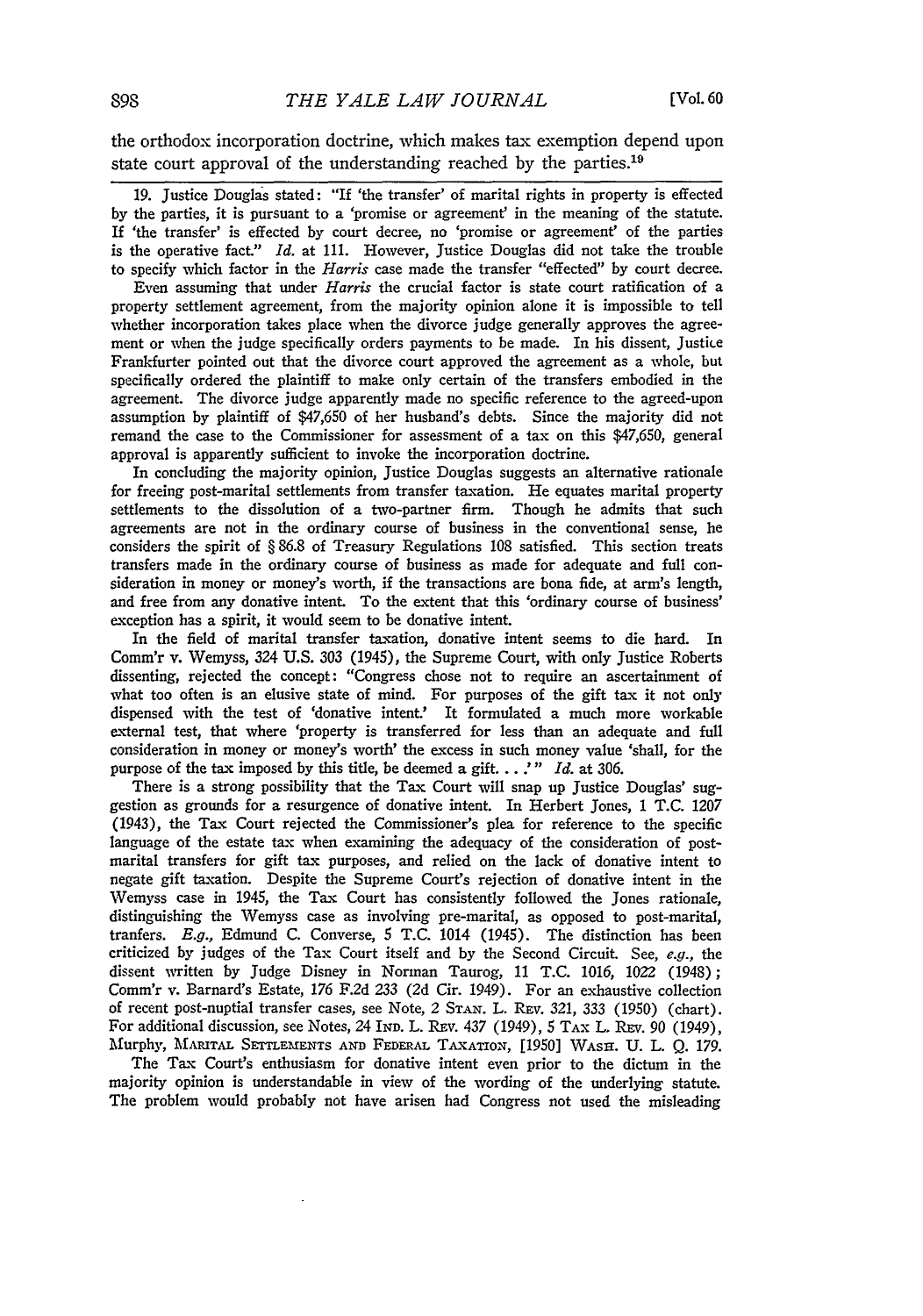Instead of adopting or extending the incorporation doctrine, the Supreme Court should have rejected that doctrine in toto. It is highly artificial to say that approval by a divorce judge exempts from tax an otherwise taxable transfer.20 Ordinarily the judge merely accepts any settlement which has been agreed upon by the parties, without a real inquiry into possible alternatives.<sup>21</sup> Moreover, at least in the hands of the circuit courts, the incorporation doctrine has been applied in a quite haphazard manner. For example, a probate court decree enforcing the terms of a separation agreement does not eliminate the requirement of adequate consideration.<sup>22</sup> Similarly, where a divorce court has incorporated into its decree an agreement to make payments to the children, those payments have been held taxable to the extent that they exceed support rights. $23$  The historical origin of the incorporation doctrine may explain its inconsistent application. It grew up in the pre-1946 cases involving transfers designed mainly to discharge support obligations, and was probably conceived as a makeshift device to exempt such transfers. $24$  In

term "gift" in drafting a statute designed to tax all inter vivos transfers made for inadequate consideration in money or money's worth.

In Comment, 48 Micni. L. REv. 846, **851** (1950), the author recognizes the primary purpose of the gift tax is to prevent estate depletion, but argues that as a practical matter donative intent is still a useful criterion in marital settlement agreements since absent such intent extensive estate depletion is unlikely.

20. For similar criticisms of the incorporation doctrine, see 1 PAUL, FEDERAL **EsTATE AND** GFT TAXATION 610 (1942) ; Rudick, *Marriage, Divorce and Taxes,* 2 TAx L. Rzv. 123, 161 (1947).

*21.* "Not infrequently the parties agree between themselves, in contemplation of a severance of the marital ties, what shall be done with their property and what shall be paid by the husband. The agreement is submitted to the court. The court must guard against collusion or injustice; but, if that does not appear, it will ordinarily approve the arrangement and make it part of the decree." 2 *NELsoN,* DIVORCE **AND ANNULMENT § 16.08 (1945).** 

22. Markwell's Estate v. Comm'r, 112 F.2d 253 (7th Cir. 1940). As part of a divorce settlement agreement between husband and wife, the husband agreed that upon his death their daughter should receive one-half of his estate. When the husband died the daughter sought to enforce this provision of the contract, and the probate court allowed her claim. When the husband's executor tried to deduct the amount of this transfer from the gross estate, the Seventh Circuit held that the executor had not shown that the claim was based upon adequate and full consideration.

See also Comm'r v. Greene, 41 B.T.A. 515 (1940), *rev'd on other grounds,* **119** F.2d 383 (9th Cir. 1941), *cert. denied,* 314 U.S. 641 (1941), 41 **COL.** L. REv. 1274 (1941) (payments by guardian of incompetent, out of surplus income of the incompetent's estate, to incompetent's adult children for maintenance and support, held taxable gifts, although state court had ordered guardian to make the payments).

23. Hooker v. Comm'r, 174 F.2d 863 (5th Cir. 1949); Edmund C. Converse, 5 T.C. 1014 (1945), aff'd, **163** F.2d 131 (2d Cir. 1947).

24. At first taxpayers argued that reasonable support rights were not "other marital rights in the decedent's property or estate" within the meaning of INT. REv. **CODE §** 812(b), and that consequently the relinquishment of support rights could serve as consideration for transfer tax purposes. The courts rejected this contention. Adriance v. Higgins, 113 F.2d 1013 **(2d** Cir. 1940) **;** Helvering v. United States Trust Co., 111 F.2d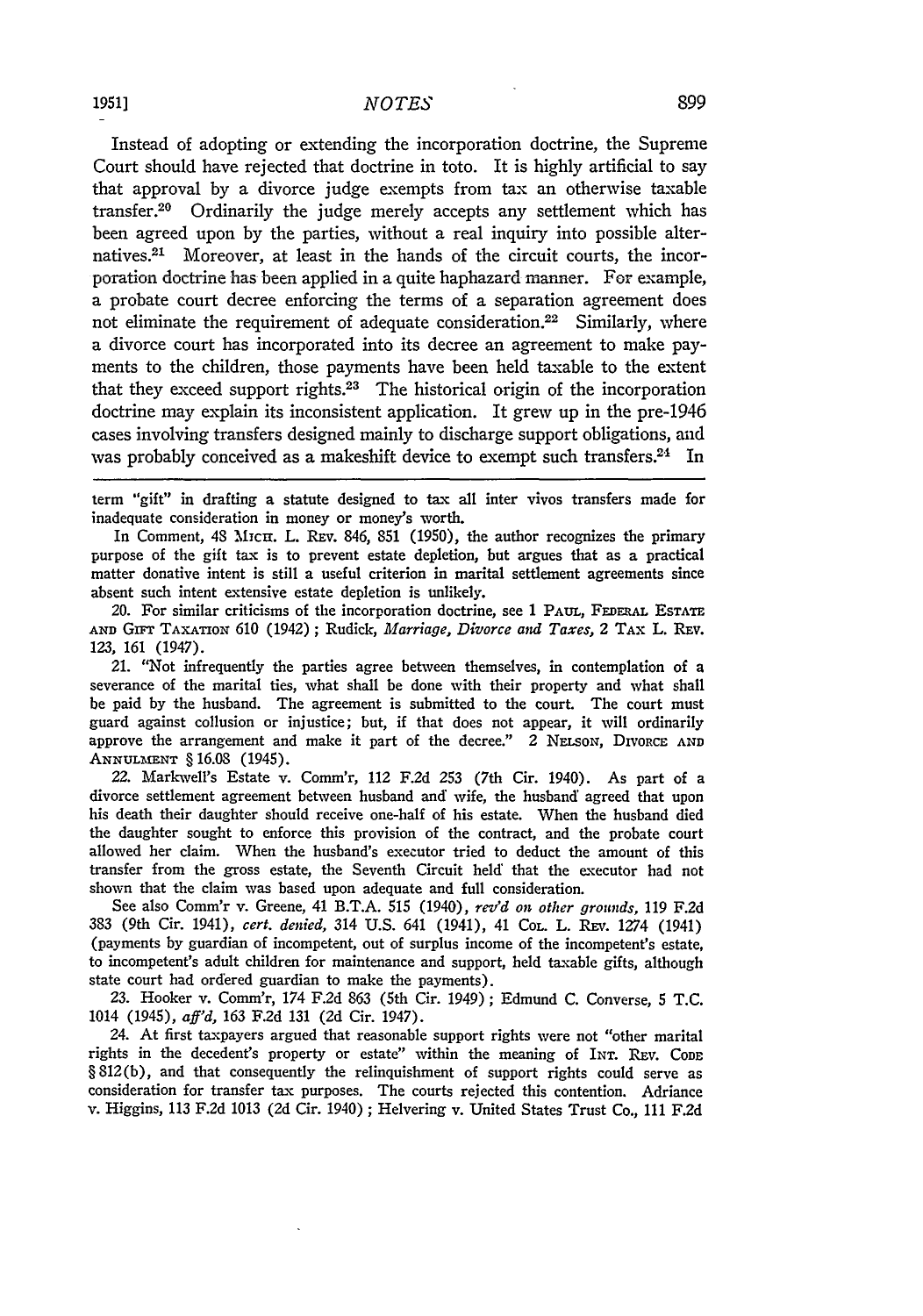view of the Treasury's subsequent ruling that the release of support rights is consideration for transfer tax purposes,<sup>25</sup> this expedient is no longer justified.

Had the Supreme Court been willing to reject the incorporation doctrine, however, troublesome problems would remain. To the extent that the Commissioner collected a tax from parties who had settled their differences by agreement, he would in effect be penalizing compromise. Furthermore, although the Commissioner would be free to look through the decree to the underlying agreement, he would face other obstacles in his attempts to curb tax-free estate depletion. Since he would still have to prove an agreement in order to levy a tax, compromise might take the form of a mere failure to argue extreme positions at the divorce hearing rather than a formal document.<sup>26</sup> Presumably the Commissioner could ignore decrees resulting from collusive litigation, but the obstacles to proving bad faith litigation in order to establish an underlying agreement would be administratively insurmountable. And even were a pre-divorce agreement demonstrable, the parties might successfully argue that a decree which changes the method or amount of the transfer eliminates the tax effect of the agreement. This would force the Commissioner and the courts to draw artificial lines to indicate how extensive the judicial amendment to such agreements must be in order to submerge the agreement into the decree.

Furthermore, even the most purely judge-determined transfer, clearly not founded upon an agreement, can result in estate depletion. The vast majority of American jurisdictions give divorce court judges much freedom in their awards to the less guilty spouse.<sup>27</sup> Several states expressly authorize an immediate payment in lieu of dower rights, 28 others permit the divorce judge

576 (2d Cir. 1940) ; Meyer's Estate v. Comm'r, 110 F2d 367 (2d Cir. 1940), *cert. denied,* 310 U.S. 651 (1940). But in later cases courts reached a result even more favorable to taxpayers by adopting the incorporation doctrine. See cases cited in note 11 *supra.* Since that doctrine makes no distinction between support rights and property rights, it immunizes agreements that involve release of more than reasonable support rights.

25. See note 5 *supra.*

26. The written agreement might not disappear completely. The parties might feel that payment of a transfer tax was preferable to turning a state divorce judge loose on a large, complicated estate. In the *Harris* case the agreement was over twentyfive pages long, not an unusual length.

27. See, generally, 2 VERNIER, AMERICAN FAMILY LAW §§ 96-111 (1932, with 1938 Supp.).

28. Some states provide for the transfer of a fixed portion of the husband's property: ARK. **STAT.** *ANN.* §34-1214 (1947) (wife granted divorce against husband entitled to one-third of his personal property absolutely and one-third of all realty of which the husband was seized during the marriage for her life as a bar to dower claims) ; ME. REV. **STAT. c.** *153,* §§ *62,* 64 (1944) (spouse not at fault receives one-third of the real estate as if the other spouse were dead) ; R. I. **GEN.** LAws **c.** 416 §§ *5,* 6 (1938) (spouse not at fault receives dower or curtesy-initiate as if the other spouse were dead; however, the wife's claim for alimony waives dower, and the husband's curtesy-initiate is subject to possible allowance to the wife).

Other states leave the settlement of property rights to the divorce court's discretion: **MIcH. STAT.** *ANN.* § **25.131** (Rice Supp. 1949) (court given duty to include in the